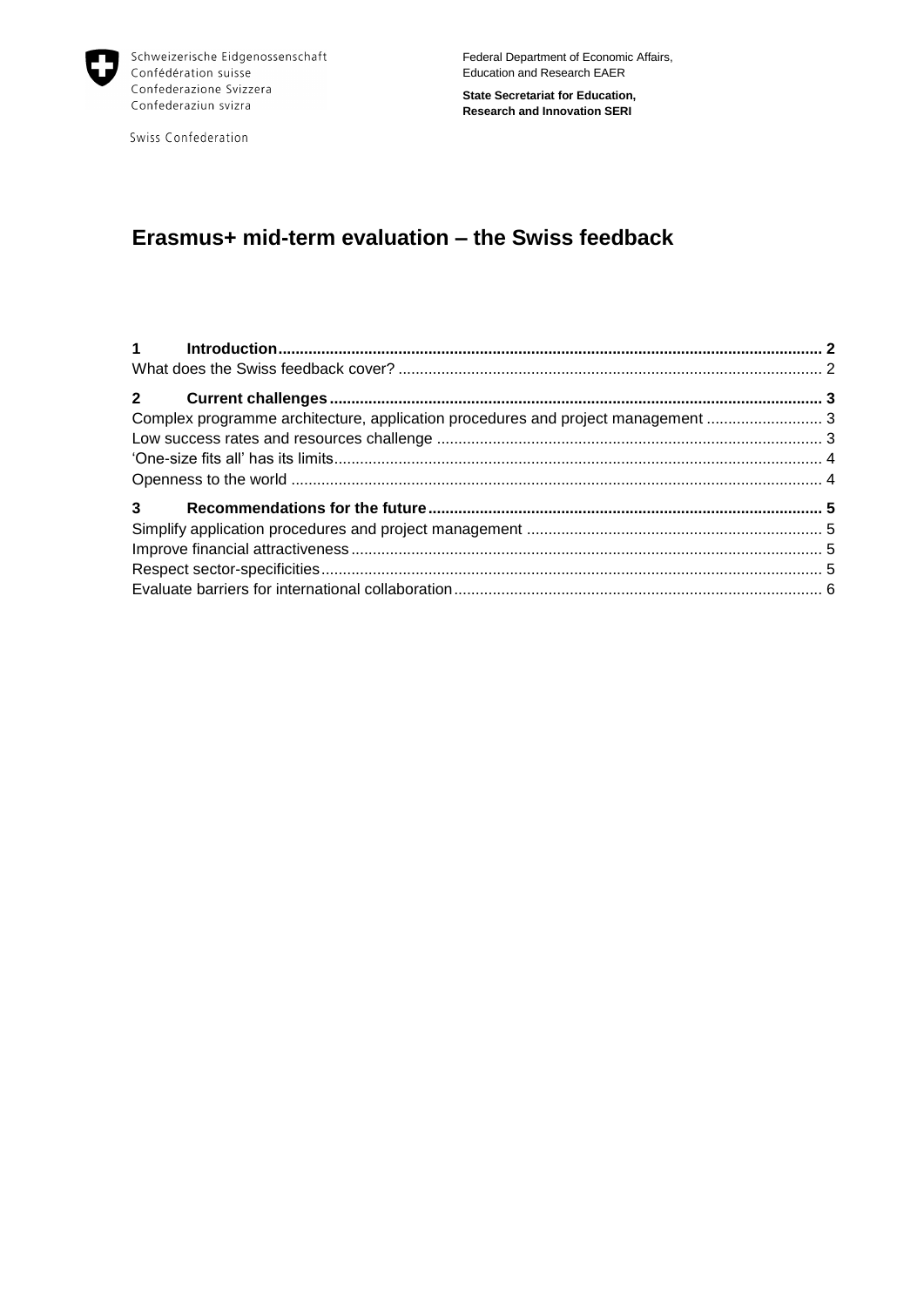# <span id="page-1-0"></span>1 Introduction

Switzerland pleads for a strong European cooperation in education in order to strengthen the knowledge and competences of all Europeans and in this way contribute to the welfare and competitiveness of Europe in the world.

Switzerland has participated in European education and training programmes in diverse forms since 1992. It has for value to maintain positive collaborative practices with its partner, hence its desire to contribute to the mid-term evaluation of Erasmus+.

As partner country in Erasmus+ since 2014, we believe Switzerland's input can bring significant perspectives on this topic. Not only can it broaden the understanding of the strengths and weaknesses of Erasmus+ but it can also bring support to the development of the next programme generation.

This report, prepared between May and December 2016, is based on opinions and recommendations of selected stakeholders in Switzerland, namely the National Agency (NA) 'ch Foundation'<sup>1</sup> and programme beneficiaries. In addition, the steering national and cantonal authorities commented on the report.

Switzerland actively participates in Erasmus+. While Switzerland is currently<sup>2</sup> not associated to Erasmus+, Swiss partner organisations are still allowed to participate as a partner country, benefitting either from EU funding or in the framework of a complementary Swiss funding scheme (Swiss Interim Solution for Erasmus+). Within learning mobility of individuals, Swiss institutions can be funded for outgoing and incoming mobility via the Swiss interim solution that fosters learning mobility of individuals between programme countries and Switzerland. In strategic partnerships especially, **Switzerland encourages participation in project consortia**. In Higher Education (HE), for example, Switzerland is the partner country with the highest number of organisations involved in strategic partnership projects selected in 2014 and 2015. Swiss participants have experienced the **strengths and weaknesses of the programme** and are qualified to contribute on how the programme could be improved. Swiss stakeholders have also been involved in several policy reform projects, which provide a better knowledge base and enable a better coordination in education policy issues.

Moreover, 'opening to the world' through partnerships involving partner countries is an explicit aim of the European Commission (EC)<sup>3</sup> . A Swiss feedback can thus highlight some of the **challenges and potentials related to international cooperation within Erasmus+**.

### <span id="page-1-1"></span>What does the Swiss feedback cover?

Due to the status of Switzerland as partner country (Region 5<sup>4</sup> ) and the consequential restricted participation options, the Swiss feedback focuses on experiences with activities implemented within **KA2**. Within KA2, Swiss applicants can participate as full<sup>5</sup> and associate<sup>6</sup> partners in centrally as well as decentrally managed actions, in particular in:

- Strategic Partnerships;
- Knowledge Alliances;
- Sector Skills Alliances:

1

• Sport Collaborative Partnerships.

<sup>&</sup>lt;sup>1</sup> NA between 2010 and 2016; replaced as NA by movetia as of 1 January 2017<br><sup>2</sup> Estlewing the adoption of the mass immigration initiative and Eshmuary 2014 h

<sup>2</sup> Following the adoption of the mass immigration initiative on 9 February 2014 by Swiss voters, negotiations on an association to Erasmus+ have been suspended and Switzerland is only able to participate as a partner country.

[http://eacea.ec.europa.eu/home/erasmus-plus\\_en](http://eacea.ec.europa.eu/home/erasmus-plus_en) <sup>4</sup> [http://ec.europa.eu/programmes/erasmus-plus/sites/erasmusplus/files/files/resources/erasmus-plus-programme](http://ec.europa.eu/programmes/erasmus-plus/sites/erasmusplus/files/files/resources/erasmus-plus-programme-guide_en.pdf)[guide\\_en.pdf,](http://ec.europa.eu/programmes/erasmus-plus/sites/erasmusplus/files/files/resources/erasmus-plus-programme-guide_en.pdf) p. 23.

<sup>5</sup> 'full third country partners' in Erasmus+ projects are funded by the EU.

<sup>6</sup> 'associated third country partners' are not funded by the EU. They fund their participation either through the interim solution set up by the Swiss Government or through own funding.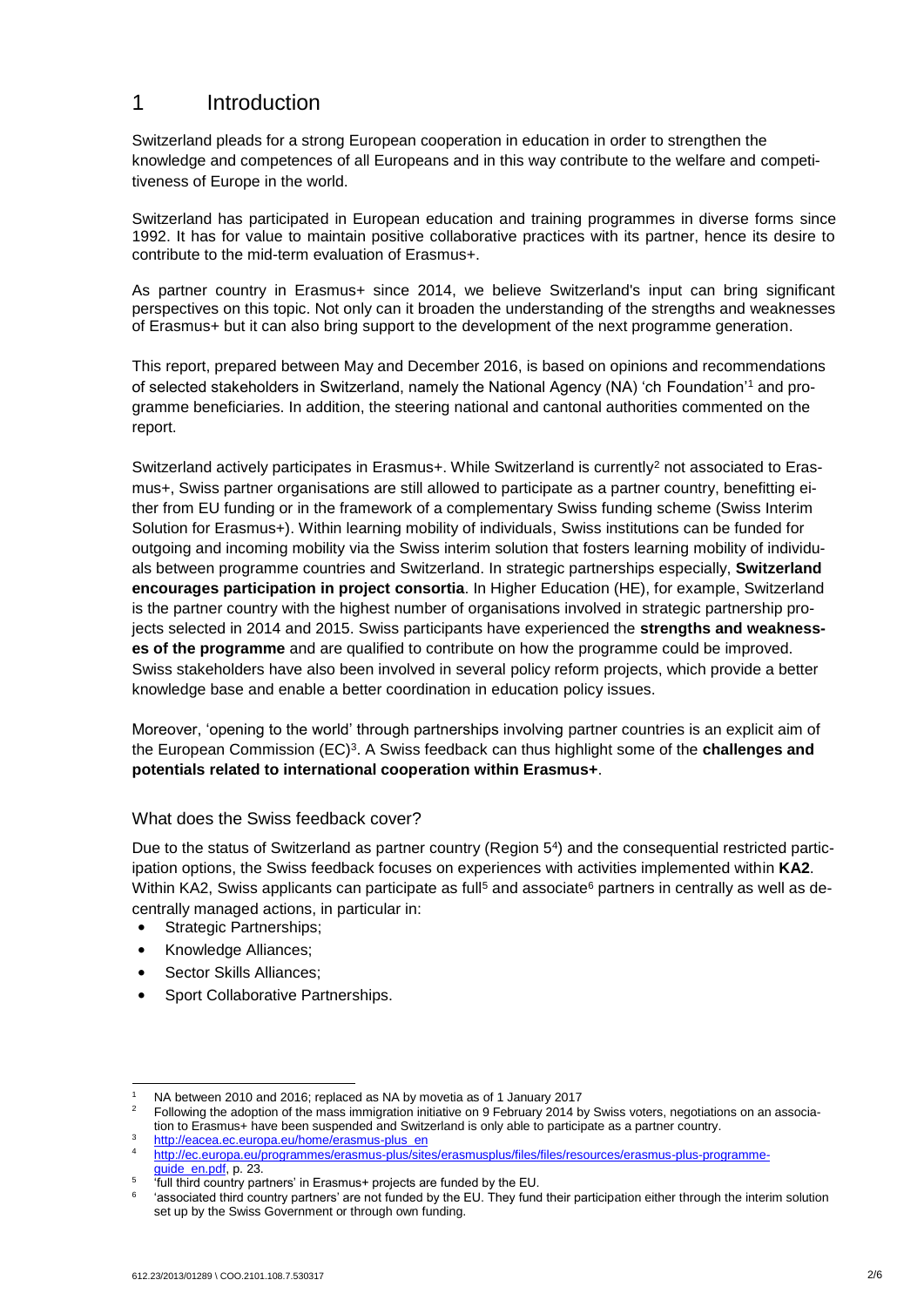Although Switzerland supports the mobility of individual learners, these activities are exclusively funded with Swiss budget and are thus **not covered** directly in this report. Also KA3 activities are not covered in this report due to small participation numbers.

# <span id="page-2-0"></span>2 Current challenges

Swiss programme beneficiaries as well as the steering and implementing bodies perceive Erasmus+ and its specific actions supported under KA2 as very **attractive** and highlight the **importance of the programme's contribution to European exchange and cooperation**. They **welcome the integration of several programmes into Erasmus+ in general**, even though raising doubts about the integrated programme's real potential to foster collaboration across educational fields and sectors, and hence to increase effectiveness, efficiency and relevance. They thus call for a consolidation of the programme in its current form rather than a further harmonisation that would not respect sector specificities. They outline potential for improvement regarding the (1) complexity of the programme, (2) low success rates and other challenges related to financial issues, (3) the limits of the 'one size fits all' approach, and (4) openness to the world.

# <span id="page-2-1"></span>Complex programme architecture, application procedures and project management

Swiss beneficiaries as well as the steering and implementing bodies appreciate the efforts made towards simplification of the Erasmus+ processes and recognise the progress achieved in this respect. They e.g. positively acknowledge the increasing use of lump sum funding across the programme. However, despite these improvements, they still see room for improvement. The representatives of the NA as well as KA2 Project Participants (KA2 PP) provide examples of **complexities that impede efficiency, limit effectiveness and hinder the participation of some stakeholders** in Erasmus+. In School Education, the complexity of KA2 projects in terms of partner search, planning and management is an essential obstacle. The major reason being that teachers usually cannot afford spending the necessary time on project development and management unless being heavily supported by the school administration – which is often not the case.

The Youth sector faces severe problems in promoting the programme and making it attractive for target groups which seem to struggle with the administrative aspects of their application. This is a reason why representatives of the Youth sector do not so far consider the integration of several programmes into Erasmus+ as very effective. In VET and adult education as well, the complex forms and timeconsuming application process are mentioned as obstacles.

Some commentators warn about the consequences of favouring large-scale projects that include a wide number of partners. In HE, for example, a number of institutions would like to start with smaller cooperation projects such as Summer and Winter Schools or intensive study programmes. However, they do not find the available Erasmus+ offer – requiring many project partners and long project durations – attractive enough to do so.

### <span id="page-2-2"></span>Low success rates and resources challenge

The demand for KA2 cooperation projects in all education sectors exceeds the available budgets by far, which is on the one hand a proof for their popularity, but on the other hand also leads to **very low success rates. Should it remain so, some proportion of the target populations will not apply to – and hence not participate in – Erasmus+.** They will rather renounce using European exchange and mobility opportunities at all or look for less formalised ways (e.g. projects with own funding).

Moreover, the representatives of the NA as well as KA2 PP point out that more funding is needed for (a) certain actions such as Strategic Partnerships in HE and Youth Exchanges, and (b) certain tasks such as project preparation, implementation in national environments and dissemination of knowledge, as well as including adequate reimbursement of expenses for work force, travel and management.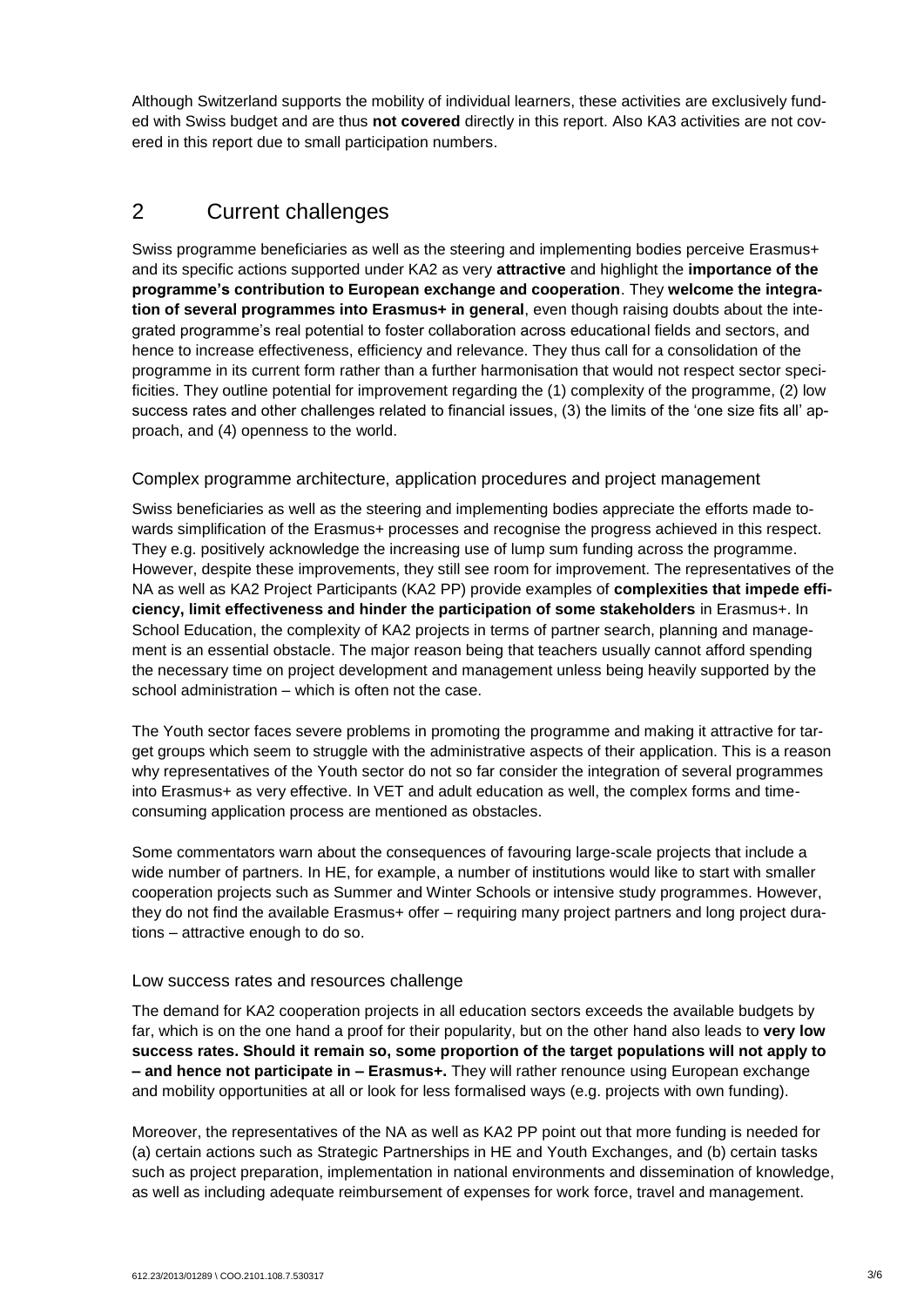The current situation tends to favour large organisations able to provide additional funding of their own.

#### <span id="page-3-0"></span>'One-size fits all' has its limits

Swiss beneficiaries and implementing bodies acknowledge that the **harmonisation of rules and regulations under Erasmus+ has had positive effects** but point out that, as of now, **sector specificities must be respected in order to achieve the programme's objectives**. At NA level, increased efficiency has been achieved in marketing, evaluation and project management. At beneficiary level, stakeholders have not observed increases in effectiveness, efficiency and relevance and rather point out some negative effects for their specific sectors.

### <span id="page-3-1"></span>Openness to the world

Swiss institutions appreciate the **programme's focus on excellence and quality** that calls on the **most relevant partners from all over the world to join forces** and work together in a project. Nevertheless, they see a major **barrier that impedes international cooperation** within Erasmus+: the 'added value clause'<sup>7</sup> and, in particular, its role in the evaluation phase. In the project evaluation, a project team is assessed against "*the extent to which the involvement of a participating organisation from a partner country brings an essential added value to the project (if this condition is not fulfilled, the project will not be considered for selection)*" 8 . Each consortium that envisages international collaboration thus risks – due to the 'added value clause' – that the project is being rejected as a whole in the evaluation phase. Evidence shows that, in order to avoid this risk, several NAs consistently advise their target audience not to include partner countries.

An additional challenge for the development of international cooperation is the lack of information or incomplete information about how programme countries can safely and successfully include partner countries, be it as full or associate partners. Consortia aiming for international cooperation often have to invest more resources to find out the relevant details, especially about good practice examples for successful integration of participants from a partner country. Once an international project partner is accepted to the consortium as a full partner, it does not have the same opportunities as the other members, e.g. limited access to funds. Restricting access to certain activities for partner countries regrettably discourages collaboration.

-

<sup>7</sup> The Erasmus+ Programme Guide, Version 2 (2016) mentions that "…*organisations from Partner Countries can be involved in a Strategic Partnership, as partners (not as applicants), if their participation brings an essential added value to the project*." (p. 111).

Erasmus+ Programme Guide, Version 2 (2016), p. 115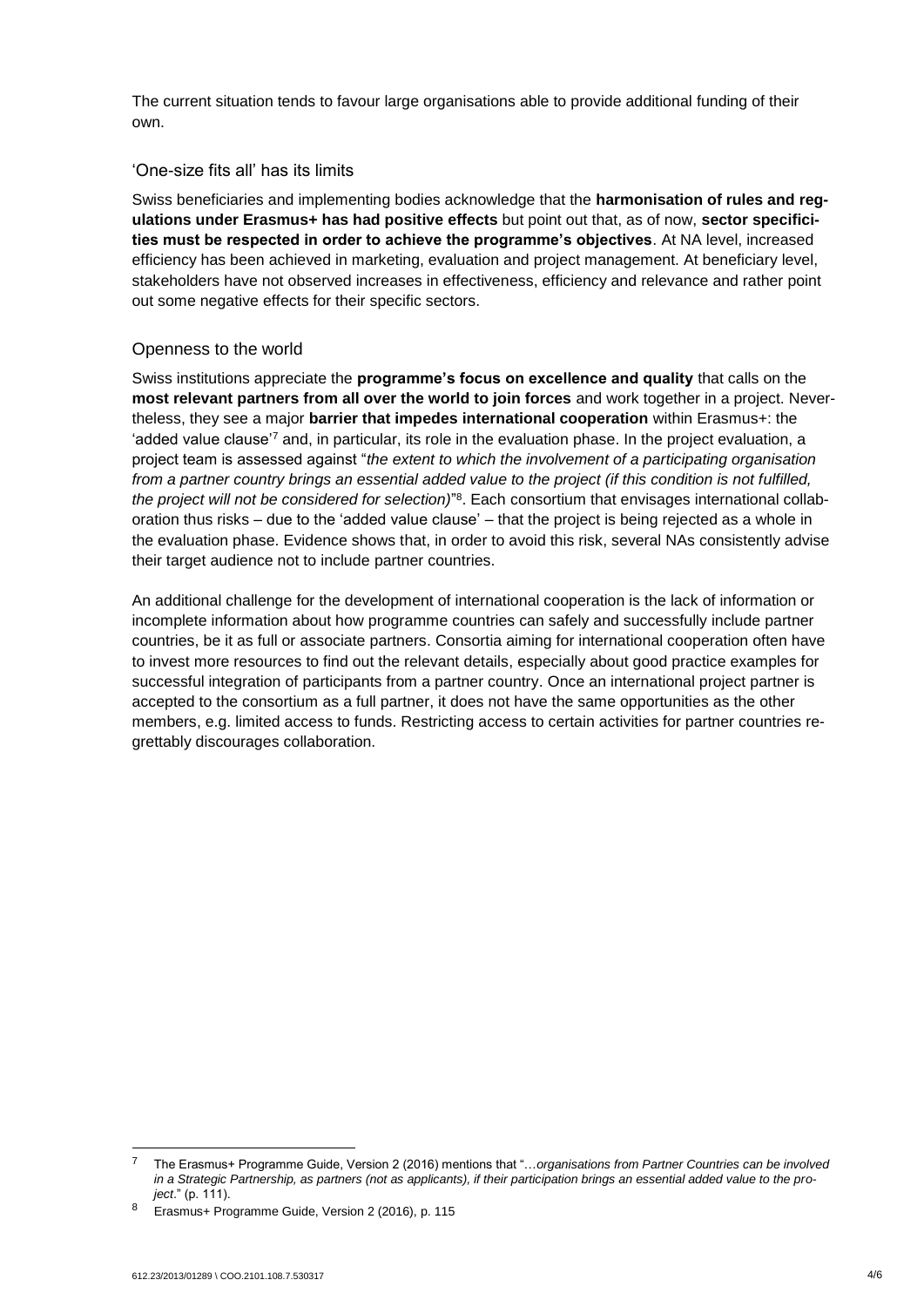# <span id="page-4-0"></span>3 Recommendations for the future

Based on the challenges outlined above, we recommend the following.

# <span id="page-4-1"></span>Simplify application procedures and project management

Switzerland highly values the decentralised management in Erasmus+ and acknowledges the need for an equivalent implementation in all participating countries. Nevertheless, Swiss institutions involved in Erasmus+ activities **call for simplifications** in the programme implementation. **More flexibility** (e.g. with unit costs and processes) could support stakeholders to deal with sector-specific needs and unforeseen circumstances. We thus recommend to:

- $\triangleright$  Increase flexibility of existing instruments, particularly in order to allow for smaller, less complex projects;
- $\triangleright$  Reduce length and complexity of application and report forms;
- $\triangleright$  Reduce administrative burden in the submission and project implementation phases, particularly where reporting requirements conflict with national law, e.g. the obligation to submit working contracts of all project staff;
- $\triangleright$  Allow for more flexibility to adapt the level of unit costs to the effective needs of the respective participating country;
- $\triangleright$  Allow for more flexibility in the project implementation phase, e.g. to shift more than 10% of the budget from one item to another.

# <span id="page-4-2"></span>Improve financial attractiveness

Switzerland appreciates the considerable growth of EU funding in education throughout the programme duration until 2020. Swiss programme beneficiaries and the implementing bodies strongly call for changes that **improve the (financial) attractiveness** of the programme and the resources available for target groups. We recommend to:

- $\triangleright$  Provide appropriate budget shares per action in order to optimize the low success rates in certain actions;
- $\triangleright$  Provide enough funding and adequate flexibility for coordination and communication particularly from small organisations – in order to prevent that project partners face inadequate amounts of unpaid work, leading to financial risks for them.

### <span id="page-4-3"></span>Respect sector-specificities

The integrated approach of the programme has allowed exploiting synergies between education sectors. However, several concrete **suggestions that could increase the programme's effectiveness, efficiency and relevance** in their education sectors have been put forward. We recommend to:

### Higher Education

- Provide enough funding for KA2 projects and reintroduce funding possibilities for small-scale projects to start off with collaborations;
- Increase awareness among the target population of the possible synergies with other Erasmus+ (e.g. Jean Monnet) and research-related activities (e.g. Horizon 2020). Two HE representatives explicitly described how their experiences with research collaboration in Erasmus+ were used to also collaborate in Horizon 2020 and vice versa;
- $\triangleright$  Lumps sums simplify project management, but many partner perceive their level as too low.

### School Education

 $\triangleright$  Provide enough funding for KA1. KA1 is considered clearly more effective and efficient than KA2 for school education since the application process as well as the projects themselves are less complex, less time-consuming, and more flexible and independent;